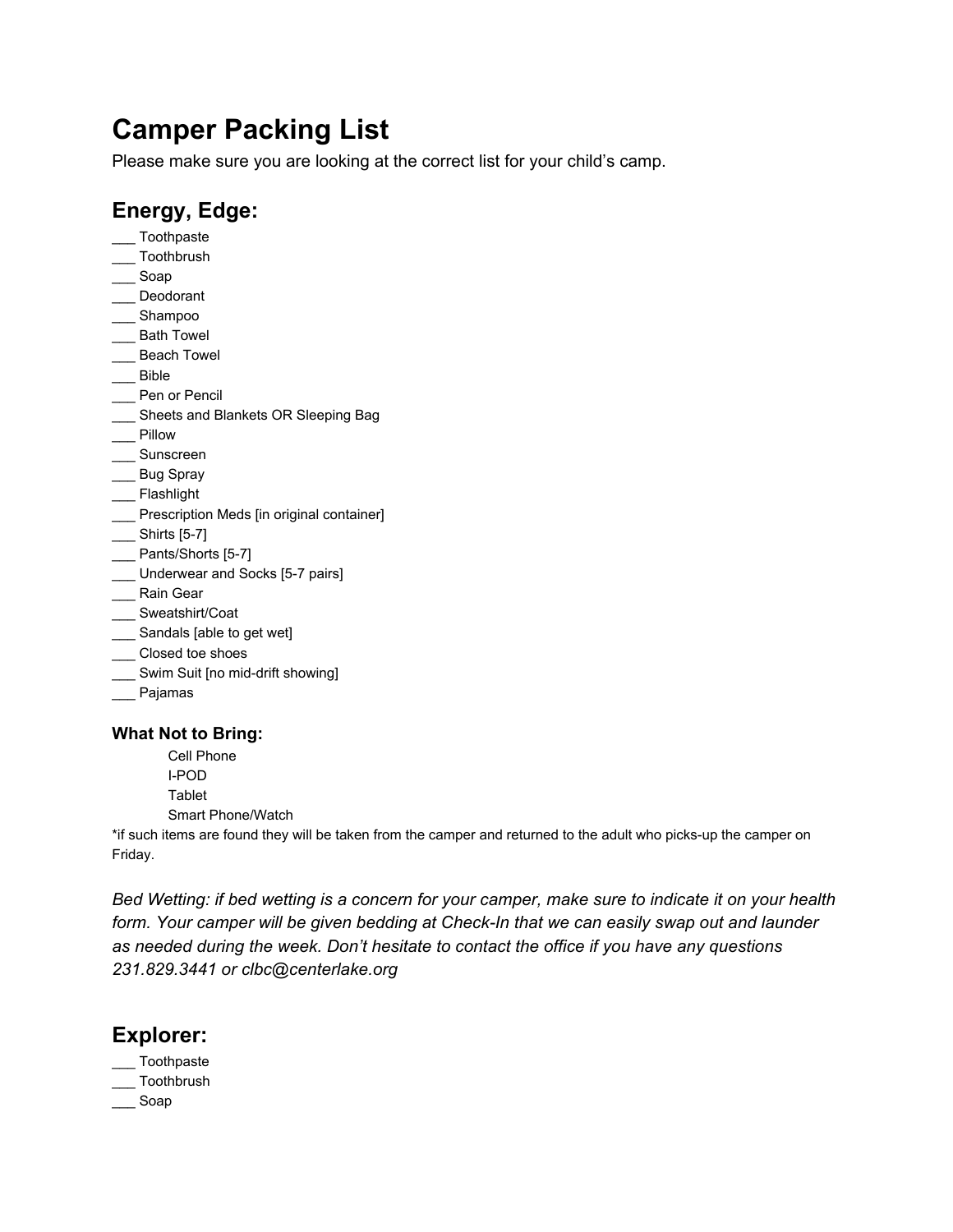- \_\_\_ Deodorant
- \_\_\_ Shampoo
- \_\_\_ Bath Towel
- \_\_ Beach Towel
- \_\_\_ Bible
- Pen or Pencil
- \_\_\_ Sheets and Blankets OR Sleeping Bag
- \_\_\_ Pillow
- \_\_\_ Sunscreen
- \_\_\_ Bug Spray
- \_\_\_ Flashlight
- \_\_\_ Prescription Meds [in original container]
- \_\_\_ Shirts [3-5]
- \_\_\_ Pants/Shorts [3-5]
- \_\_\_ Underwear and Socks [3-5 pairs]
- \_\_\_ Rain Gear
- Sweatshirt/Coat
- \_\_\_ Sandals [able to get wet]
- \_\_\_ Closed toe shoes
- \_\_\_ Swim Suit [no mid-drift showing]
- \_\_\_ Pajamas

#### **What Not to Bring:**

Cell Phone I-POD **Tablet** Smart Phone/Watch

\*if such items are found they will be taken from the camper and returned to the adult who picks-up the camper on Friday.

Bed Wetting: if bed wetting is a concern for your camper, make sure to indicate it on your health *form. Your camper will be given bedding at Check-In that we can easily swap out and launder as needed during the week. Don't hesitate to contact the office if you have any questions 231.829.3441 or clbc@centerlake.org*

# **Ranch Camp:**

Ranch Campers ride rain or shine, please send weather appropriate clothing. Please note it is best for campers to wear long pants when riding. Please pack accordingly.

- Pants [preferably jeans, required to ride]
- \_\_\_ Riding Shoes [preferably boots]
- \_\_\_ Toothpaste
- \_\_\_ Toothbrush
- \_\_\_ Soap
- \_\_\_ Deodorant
- \_\_\_ Shampoo
- \_\_\_ Bath Towel
- \_\_\_ Beach Towel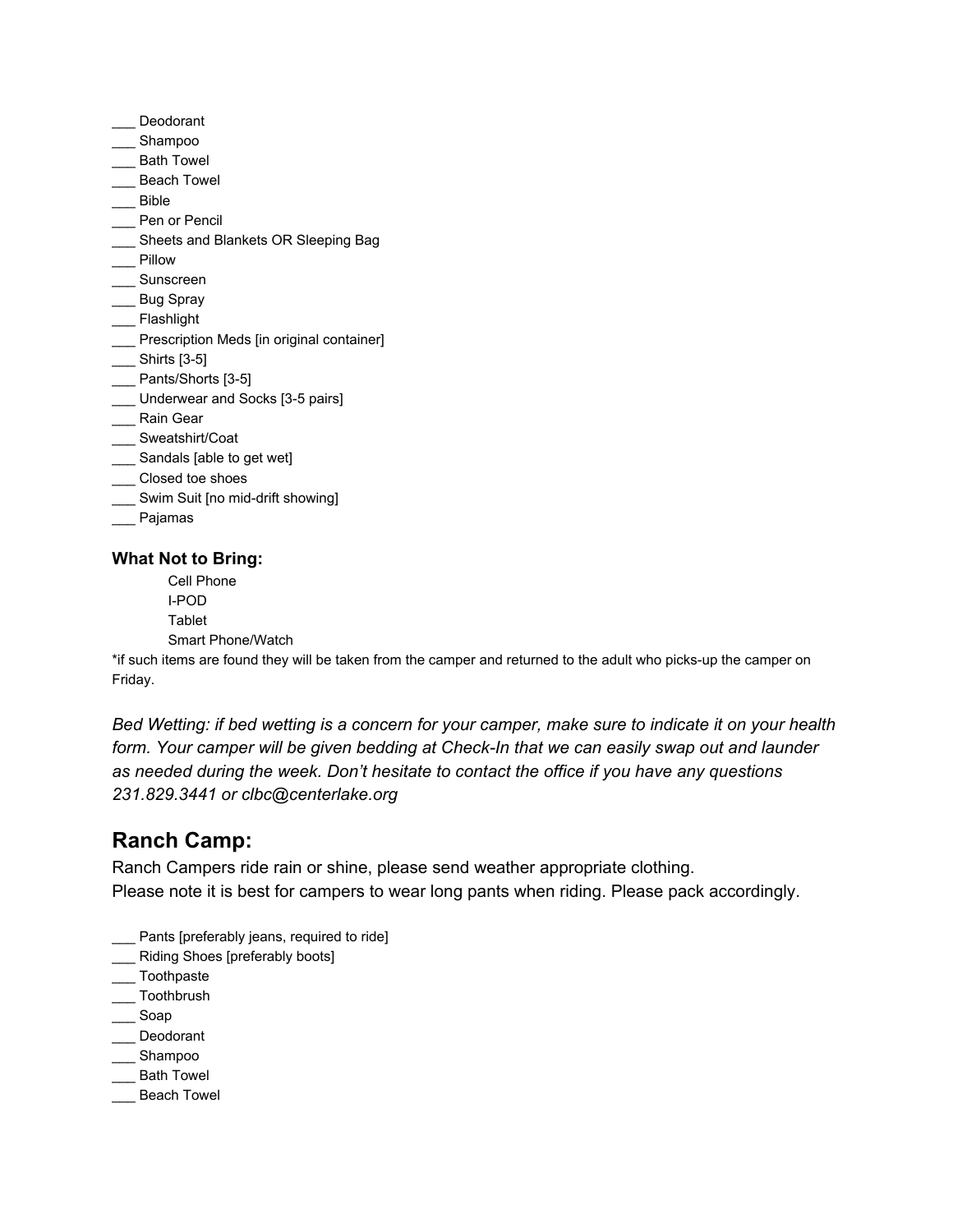- \_\_\_ Bible
- \_\_\_ Pen or Pencil
- \_\_\_ Sheets and Blankets OR Sleeping Bag
- \_\_\_ Pillow
- \_\_\_ Sunscreen
- \_\_\_ Bug Spray
- \_\_\_ Flashlight
- \_\_\_ Prescription Meds [in original container]
- \_\_\_ Shirts [5-7]
- \_\_\_ Shorts [5-7]
- \_\_\_ Underwear and Socks [5-7 pairs]
- \_\_\_ Rain Gear
- \_\_\_ Sweatshirt/Coat
- \_\_\_ Sandals [able to get wet]
- \_\_\_ Closed toe shoes [good for running]
- \_\_\_ Swim Suit [no mid-drift showing]
- \_\_\_ Pajamas

#### **What Not to Bring:**

Cell Phone I-POD Tablet Smart Phone/Watch Fire Works

\*if such items are found they will be taken from the camper and returned to the adult who picks-up the camper on Friday.

Bed Wetting: if bed wetting is a concern for your camper, make sure to indicate it on your health *form. Your camper will be given bedding at Check-In that we can easily swap out and launder as needed during the week. Don't hesitate to contact the office if you have any questions 231.829.3441 or clbc@centerlake.org*

### **Exodus:**

- \_\_\_ Toothpaste
- \_\_\_ Toothbrush
- \_\_\_ Soap
- Deodorant
- \_\_\_ Shampoo
- \_\_\_ Bath Towel
- Beach Towel
- \_\_\_ Bible
- \_\_\_ Pen or Pencil
- \_\_\_ Sheets and Blankets OR Sleeping Bag
- \_\_\_ Pillow
- \_\_\_ Sunscreen
- \_\_\_ Bug Spray
- \_\_\_ Flashlight
- \_\_\_ Prescription Meds [in original container]
- \_\_\_ Shirts [5-7]